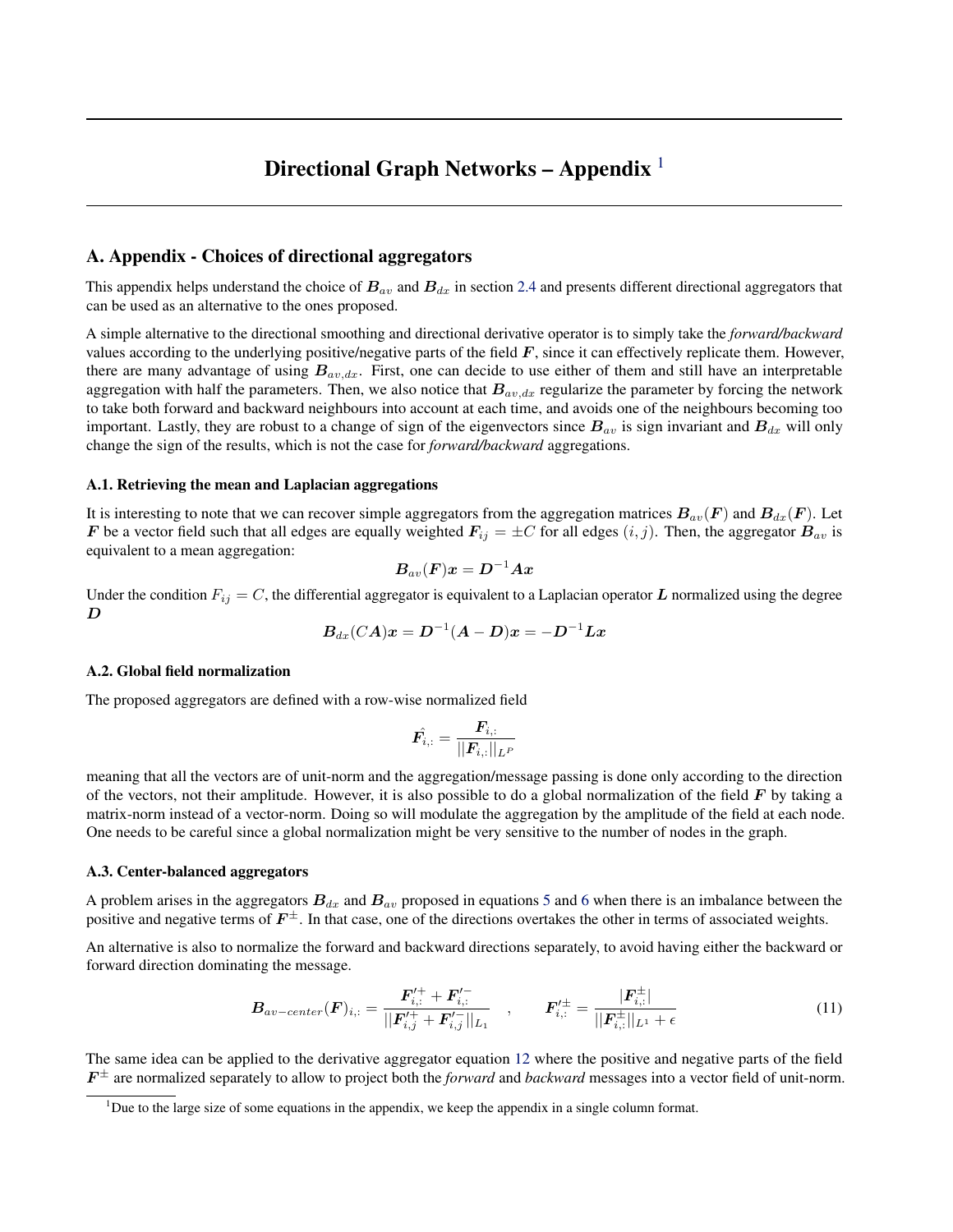<span id="page-1-0"></span> $F^+$  is the out-going field at each node and is used for the *forward* direction, while  $F^-$  is the in-going field used for the *backward* direction. By averaging the *forward* and *backward* derivatives, the proposed matrix  $B_{dx\text{-center}}$  represents the centered derivative matrix.

$$
\boldsymbol{B}_{dx\text{-center}}(\boldsymbol{F})_{i,:} = \boldsymbol{F}_{i,:}' - \text{diag}\left(\sum_{j} \boldsymbol{F}_{i,j}'\right)_{i,:}, \quad \boldsymbol{F}_{i,:}' = \frac{1}{2} \left(\underbrace{\frac{\boldsymbol{F}_{i,:}^+}{\|\boldsymbol{F}_{i,:}^+\|_{L^1} + \epsilon}}_{\text{forward field}} + \underbrace{\frac{\boldsymbol{F}_{i,:}^-}{\|\boldsymbol{F}_{i,:}^-\|_{L^1} + \epsilon}}_{\text{backward field}}\right) \tag{12}
$$

#### A.4. Hardening the aggregators

The aggregation matrices that we proposed, mainly  $B_{dx}$  and  $B_{av}$  depend on a smooth vector field F. At any given node, the aggregation will take a weighted sum of the neighbours in relation to the direction of  $F$ . Hence, if the field  $F_v$  at a node v is *diagonal* in the sense that it gives a non-zero weight to many neighbours, then the aggregator will compute a weighted average of the neighbours.

Although there are clearly good reasons to have this weighted-average behaviour, it is not necessarily desired in every problem. For example, if we want to move a single node across the graph, this behaviour will smooth the node at every step. Instead, we propose below to soften and harden the aggregations by forcing the field into making a decision on the direction it takes.

Soft hardening the aggregation is possible by using a softmax with a temperature  $T$  on each row to obtain the field  $\boldsymbol{F}_{\text{softhard}}$ .

$$
(\boldsymbol{F}_{\text{softhard}})_{i,:} = \text{sign}(\boldsymbol{F}_{i,:}) \text{softmax}(T|\boldsymbol{F}_{i,:}|) \tag{13}
$$

Hardening the aggregation is possible by using an infinite temperature, which changes the softmax functions into argmax. In this specific case, the node with the highest component of the field will be copied, while all other nodes will be ignored.

$$
(\boldsymbol{F}_{\text{hard}})_{i,:} = \text{sign}(\boldsymbol{F}_{i,:}) \text{argmax}(|\boldsymbol{F}_{i,:}|) \tag{14}
$$

An alternative to the aggregators above is to take the *softmin/argmin* of the negative part and the *softmax/argmax* of the positive part.

### A.5. Forward and backward copy

The aggregation matrices  $B_{av}$  and  $B_{dx}$  have the nice property that if the field is flipped (change of sign), the aggregation gives the same result, except for the sign of  $B_{dx}$ . However, there are cases where we want to propagate information in the forward direction of the field, without smoothing it with the backward direction. In this case, we can define the strictly forward and strictly backward fields below, and use them directly with the aggregation matrices.

$$
F_{\text{forward}} = F^+ \quad , \qquad F_{\text{backward}} = F^- \tag{15}
$$

Further, we can use the hardened fields in order to define a forward copy and backward copy, which will simply copy the node in the direction of the highest field component.

$$
F_{\text{forward copy}} = F_{\text{hard}}^+ \quad , \qquad F_{\text{backward copy}} = F_{\text{hard}}^- \tag{16}
$$

## A.6. Phantom zero-padding

Some recent work in computer vision has shown the importance of zero-padding to improve CNNs by allowing the network to understand it's position relative to the border [\(Islam et al.,](#page--1-0) [2020\)](#page--1-0). In contrast, using boundary conditions or reflection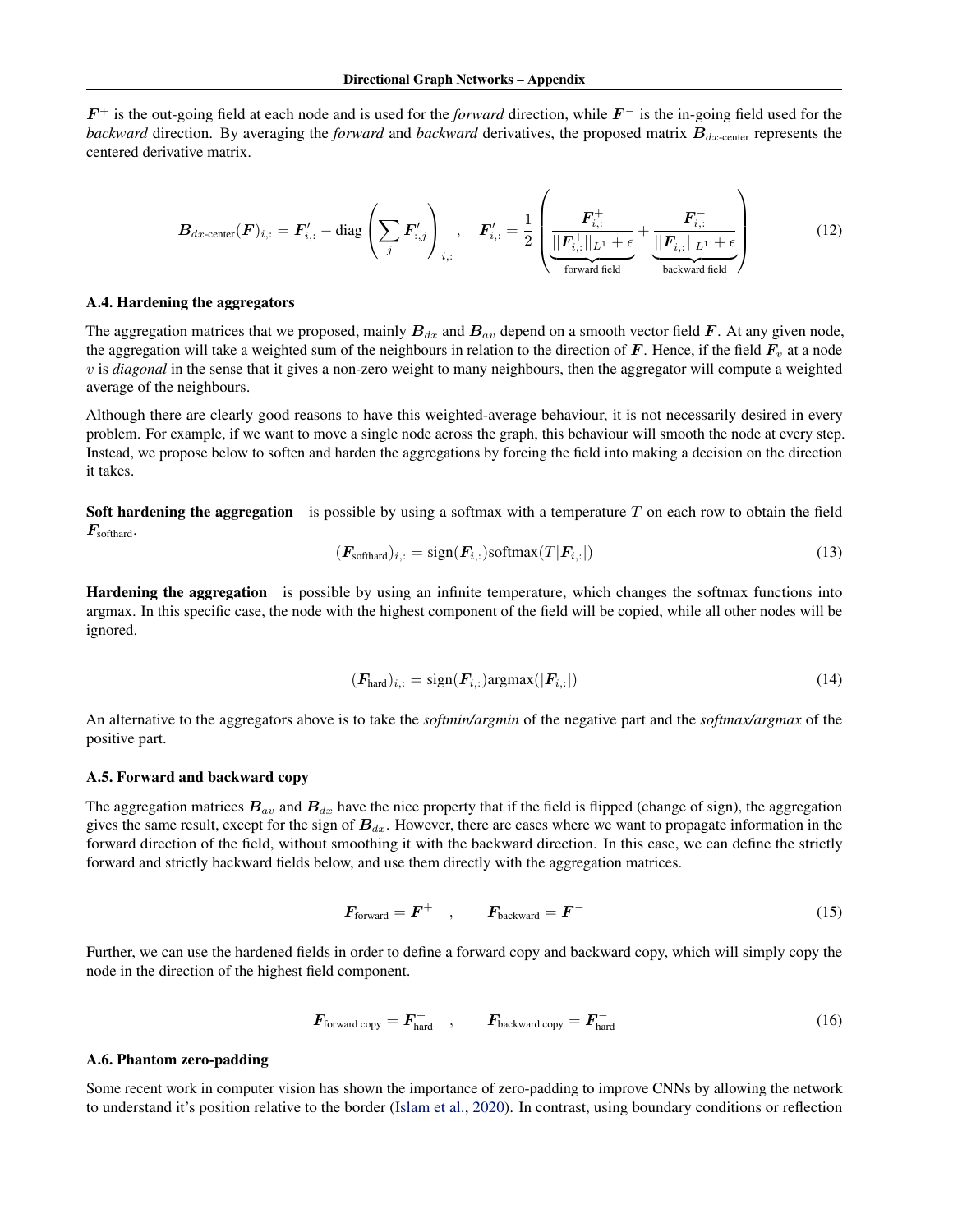padding makes the network completely blind to positional information. In this section, we show that we can mimic the zero-padding in the direction of the field F for both aggregation matrices  $B_{av}$  and  $B_{dx}$ .

Starting with the  $B_{av}$  matrix, in the case of a missing neighbour in the forward/backward direction, the matrix will compensate by adding more weights to the other direction, due to the denominator which performs a normalization. Instead, we would need the matrix to consider both directions separately so that a missing direction would result in zero padding. Hence, we define  $B_{av,0pad}$  below, where either the  $F^+$  or  $F^-$  will be 0 on a boundary with strictly in-going/out-going field.

$$
(\boldsymbol{B}_{av,0pad})_{i,:} = \frac{1}{2} \left( \frac{|\boldsymbol{F}_{i,:}^{+}|}{||\boldsymbol{F}_{i,:}^{+}||_{L^{1}} + \epsilon} + \frac{|\boldsymbol{F}_{i,:}^{-}|}{||\boldsymbol{F}_{i,:}^{-}||_{L^{1}} + \epsilon} \right)
$$
(17)

Following the same argument, we define  $B_{dx,0pad}$  below, where either the forward or backward term is ignored. The diagonal term is also removed at the boundary so that the result is a center derivative equal to the subtraction of the forward term with the 0-term on the back (or vice-versa), instead of a forward derivative.

$$
B_{dx-0pad}(F)_{i,:} = \begin{cases} F'_{i,:} & \text{if } \sum_{j} F'_{i,j} = 0\\ F'_{i,:} & \text{if } \sum_{j} F'_{i,j} = 0\\ \frac{1}{2} \left( F'_{i,:} + F'_{i,:} - \text{diag} \left( \sum_{j} F'_{i,j} + F'_{i,j} \right)_{i,:} \right), & \text{otherwise} \end{cases}
$$
(18)  

$$
F'_{i,:} = \frac{F_{i,:}^+}{||F_{i,:}^+||_{L^1} + \epsilon} \qquad F'_{i,:} = \frac{F_{i,:}^-}{||F_{i,:}^-||_{L^1} + \epsilon}
$$

#### A.7. Extending the radius of the aggregation kernel

We aim at providing a general radius-R kernel  $B_R$  that assigns different weights to different subsets of nodes  $n_u$  at a distance R from the center node  $n_v$ .

First, we decompose the matrix  $B(F)$  into positive and negative parts  $B^{\pm}(F)$  representing the forward and backward steps aggregation in the field  $\boldsymbol{F}$ .

$$
B(F) = B^{+}(F) - B^{-}(F)
$$
\n(19)

Thus, defining  $B_{fb}^{\pm}(F)_{i,:} = \frac{F_{i,:}^{\pm}}{||F_{i,:}||_{LP}}$ , we can find different aggregation matrices by using different combinations of walks of radius R. First demonstrated for a grid in theorem [2.4,](#page--1-0) we generalize it in equation 20 for any graph G.

**Definition 4** (General radius R n-directional kernel). Let  $S_n$  be the group of permutations over n elements with a set of *directional fields* F<sup>i</sup> *.*

$$
B_R := \sum_{\substack{V = \{v_1, v_2, \dots, v_n\} \in \mathbb{N}^n \\ ||V||_{L^1} \le R, \quad -R \le v_i \le R \\ \text{Any choice of walk } V \text{ with at most } R \text{ steps } \text{permutations} \\ using all combinations of  $v_1, v_2, \dots, v_n$  \qquad (20)
$$

In this equation, n is the number of directional fields and R is the desired radius. V represents all the choices of walk  $\{v_1, v_2, ..., v_n\}$  in the direction of the fields  $\{F_1, F_2, ..., F_n\}$ . For example,  $V = \{3, 1, 0, -2\}$  has a radius  $R = 6$ , with 3 steps *forward* of  $F_1$ , 1 step *forward* of  $F_2$ , and 2 steps *backward* of  $F_4$ . The sign of each  $B_{fb}^{\pm}$  is dependant to the sign of  $v_{\sigma(j)}$ , and the power  $|v_{\sigma(j)}|$  is the number of aggregation steps in the directional field  $F_{\sigma(j)}$ . The full equation is thus the combination of all possible choices of paths across the set of fields  $F_i$ , with all possible permutations. Note that we are restricting the sum to  $v_i$  having only a possible sign; although matrices don't commute, we avoid choosing different signs since it will likely self-intersect a lower radius walk. The permutations  $\sigma$  are required since, for example, the path  $up \rightarrow left$ is different (in a general graph) than the path  $left \rightarrow up$ .

This matrix  $B_R$  has a total of  $\sum_{r=0}^{R} (2n)^r = \frac{(2n)^{R+1}-1}{2n-1}$  $\frac{p_1 - p_1}{2n-1}$  parameters, with a high redundancy since some permutations might be very similar, e.g. for a grid graph we have that  $up \rightarrow left$  is identical to *left*  $\rightarrow up$ . Hence, we can replace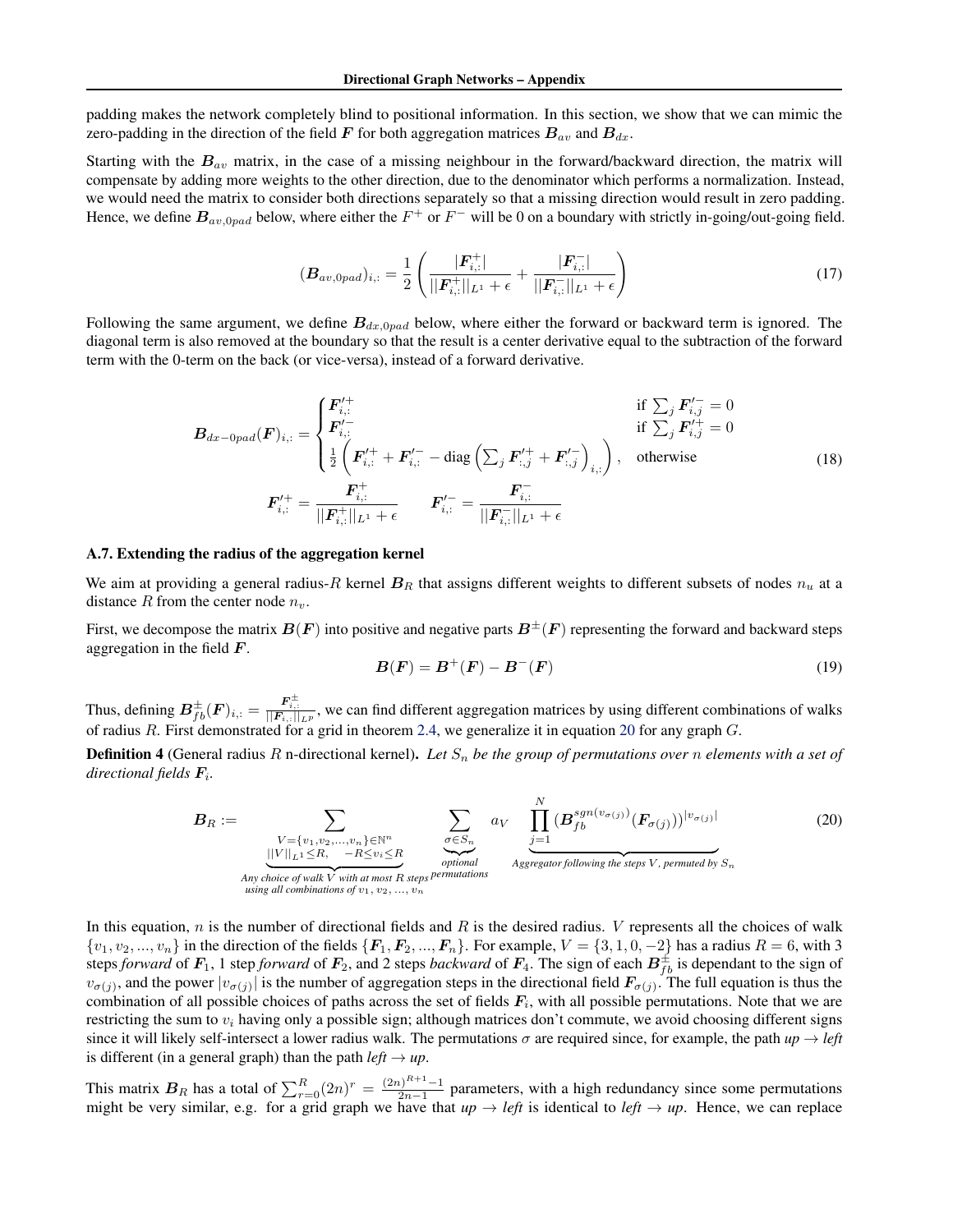<span id="page-3-0"></span>the permutation  $S_n$  by a reverse ordering, meaning that  $\prod_j^N B_j = B_N...B_2B_1$ . Doing so does not perfectly generalize the radius-R kernel for all graphs, but it generalizes it on a grid and significantly reduces the number of parameters to  $\sum_{r=0}^{R} \sum_{l=1}^{min(n,r)} 2^r {n \choose l} {r-1 \choose l-1}.$ 

#### A.8. Arcsine of the eigenvectors

Since the eigenvectors  $\phi_i$  are equivalent to the Fourier basis and represent the waves in the graphs, then it is expected that they behave similarity to sine/cosine waves when the graph is similar to a grid. This is further highlighted by the proof that the eigenvectors of a grid are all sines/cosines in appendix [D.4.](#page-8-0)

Hence, when we define the field F as  $F^i = \nabla \phi_i$ , we must realize that the gradient will be lower near the minima/maxima of the eigenvector, as it is the case with sine/cosine waves. In the paper, we cope with this problem by dividing by the norm of the field  $||\boldsymbol{F}||_{L^1}$  in equations [5](#page--1-0) and [6.](#page--1-0)

Another solution is to use the arcsine of the eigenvectors so that the function eigenvectors become similar to triangle functions and the gradient is almost uniform. However, since the arcsine function works only in the range  $[-1, 1]$ , then we must first normalize the eigenvector by it's maximum, as given by equation 21.

$$
\boldsymbol{F}_{\text{asin}}^i = \nabla \arcsin\left(\frac{\phi_i}{\max(|\phi_i|)}\right) \tag{21}
$$

## B. Appendix - Data augmentation

## B.1. Generalizing image augmentation to graphs

The simplest augmentation is the vector field flipping, which is done changing the sign of the field  $F$ , as stated in definition 5. This changes the sign of  $B_{dx}$ , but leaves  $B_{av}$  unchanged.

Definition 5 (Reflection of the vector field). *For a vector field* F*, the reflected field is* −F*.*

Let  $F_1, F_2$  be vector fields in a graph, with  $\hat{F}_1$  and  $\hat{F}_2$  being the field normalized such that each row has a unitary  $L^2$ -norm. Define the angle vector  $\alpha$  by  $\langle (\hat{F}_1)_{i,:}, (\hat{F}_2)_{i,:} \rangle = \cos(\alpha_i)$ . The vector field  $\hat{F}_2^{\perp}$  is the normalized component of  $\hat{F}_2$ perpendicular to  $\hat{F}_1$ . The equation below defines  $\hat{F}_2^{\perp}$ . The next equation defines the angle

$$
(\hat{\bm{F}}_{2}^{\perp})_{i,:}=\frac{(\hat{\bm{F}}_{2}-\langle\hat{\bm{F}}_{1},\hat{\bm{F}}_{2}\rangle\hat{\bm{F}}_{1})_{i,:}}{||(\hat{\bm{F}}_{2}-\langle\hat{\bm{F}}_{1},\hat{\bm{F}}_{2}\rangle\hat{\bm{F}}_{1})_{i,:}||}
$$

Notice that we then have the decomposition  $(\hat{F}_2)_{i,:} = \cos(\alpha_i)(\hat{F}_1)_{i,:} + \sin(\alpha_i)(\hat{F}_2^{\perp})_{i,:}.$ 

**Definition 6** (Rotation of the vector fields). *For*  $\hat{F}_1$  and  $\hat{F}_2$  non-colinear vector fields with each vector of unitary length, *their rotation by the angle*  $\theta$  *in the plane formed by*  $\{\hat{\bm{F}_1}, \hat{\bm{F}_2}\}$  *is* 

$$
\hat{F}_1^{\theta} = \hat{F}_1 \text{diag}(\cos \theta) + \hat{F}_2^{\perp} \text{diag}(\sin \theta) \n\hat{F}_2^{\theta} = \hat{F}_1 \text{diag}(\cos(\theta + \alpha)) + \hat{F}_2^{\perp} \text{diag}(\sin(\theta + \alpha))
$$
\n(22)

Finally, the following augmentation has a similar effect to a wave distortion applied on images.

Definition 7 (Random distortion of the vector field). *For vector field* F *and anti-symmetric random noise matrix* R*, its randomly distorted field is*  $\mathbf{F}' = \mathbf{F} + \mathbf{R} \circ \mathbf{A}$ *.* 

## B.2. Preliminary results of data augmentation

To evaluate the effectiveness of the proposed augmentation, we trained the models on a reduced version of the CIFAR10 dataset. The results in figure [7](#page-4-0) show clearly a higher expressive power of the *dx* aggregator, enabling it to fit well the training data. For a small dataset, this comes at the cost of overfitting and a reduced test-set performance, but we observe that randomly rotating or distorting the kernels counteracts the overfitting and improves the generalization.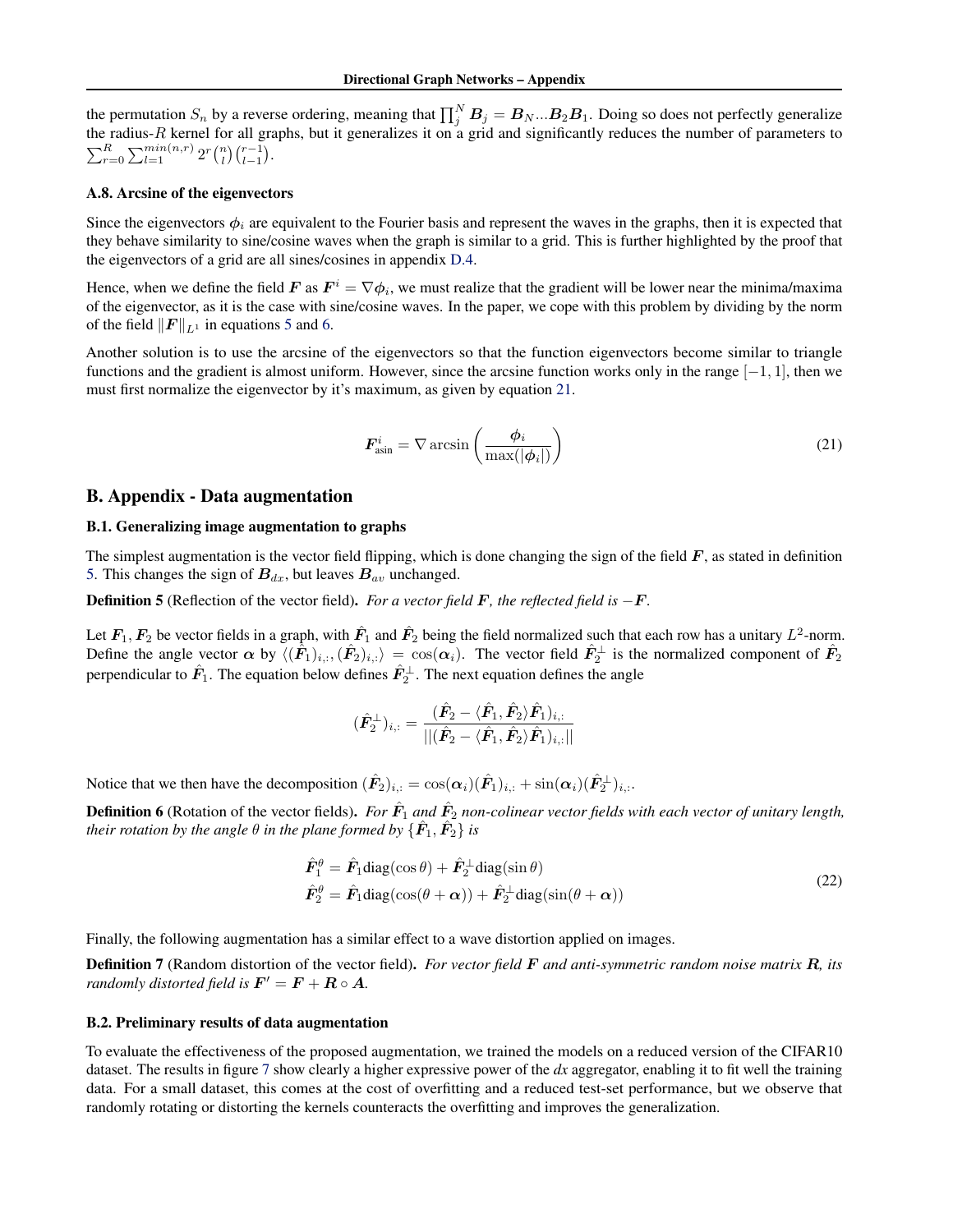<span id="page-4-0"></span>As expected, the performance decreases when the rotation or distortion is too high since the augmented graph changes too much. In computer vision images similar to CIFAR10 are usually rotated by less than 30° [\(Shorten & Khoshgoftaar,](#page--1-0) [2019;](#page--1-0) [O'Gara & McGuinness,](#page--1-0) [2019\)](#page--1-0). Further, due to the constant number of parameters across models, less parameters are attributed to the mean aggregation in the directional models, thus it cannot fit well the data when the rotation/distortion is too strong since the directions are less informative. We expect large models to perform better at high angles.



Figure 7. Accuracy of the various models using data augmentation with a *complex* architecture of ∼ 100k parameters and trained on 10% of the CIFAR10 training set (4.5k images). An angle of x corresponds to a rotation of the kernel by a random angle sampled uniformly in  $(-x^{\circ}, x^{\circ})$  using definition [6](#page-3-0) with  $F_{1,2}$  being the gradient of the horizontal/vertical coordinates. A noise of 100x% corresponds to a distortion of each eigenvector with a random noise uniformly sampled in  $(-x \cdot m, x \cdot m)$  where m is the average absolute value of the eigenvector's components. The *mean* baseline model is not affected by the augmentation since it does not use the underlining vector field.

## C. Appendix - Implementation details

## C.1. Benchmarks and datasets

We use a variety of benchmarks proposed by [\(Dwivedi et al.,](#page--1-0) [2020\)](#page--1-0) and [\(Hu et al.,](#page--1-0) 2020) to test the empirical performance of our proposed methods. In particular, to have a wide variety of graphs and tasks we chose:

- 1. ZINC, a graph regression dataset from molecular chemistry. The task is to predict a score that is a subtraction of computed properties  $logP - SA$ , with  $logP$  being the computed octanol-water partition coefficient, and SA being the synthetic accessibility score [\(Jin et al.,](#page--1-0) [2018\)](#page--1-0).
- 2. CIFAR10, a graph classification dataset from computer vision [\(Krizhevsky,](#page--1-0) [2009\)](#page--1-0). The task is to classify the images into 10 different classes, with a total of 5000 training image per class and 1000 test image per class. Each image has  $32 \times 32$  pixels, but the pixels have been clustered into a graph of  $\sim 100$  super-pixels. Each super-pixel becomes a node in an *almost* grid-shaped graph, with 8 edges per node. The clustering uses the code from [\(Knyazev et al.,](#page--1-0) [2019\)](#page--1-0), and results in a different number of super-pixels per graph.
- 3. PATTERN, a node classification synthetic benchmark generated with Stochastic Block Models, which are widely used to model communities in social networks. The task is to classify the nodes into 2 communities and it tests the fundamental ability of recognizing specific predetermined subgraphs.
- 4. MolHIV, a graph classification benchmark from molecular chemistry. The task is to predict whether a molecule inhibits HIV virus replication or not. The molecules in the training, validation and test sets are divided using a scaffold splitting procedure that splits the molecules based on their two-dimensional structural frameworks.
- 5. MolPCBA, a graph classification benchmark from molecular chemistry. It consists of measured biological activities of small molecules generated by high-throughput screening. The dataset consists of a total of 437,929 molecules divided using a scaffold slitting procedure and a set of 128 properties to predict for each.

For the results in figure [5,](#page--1-0) our goal is to provide a fair comparison to demonstrate the capacity of our proposed aggregators. Therefore, we compare the various methods on both types of architectures using the same hyperparameters tuned in previous works [\(Corso et al.,](#page--1-0) [2020\)](#page--1-0) for similar networks. The models vary exclusively in the aggregation method and the width of the architectures to keep a set parameter budget. Following the indication of the benchmarks' authors, we averaged the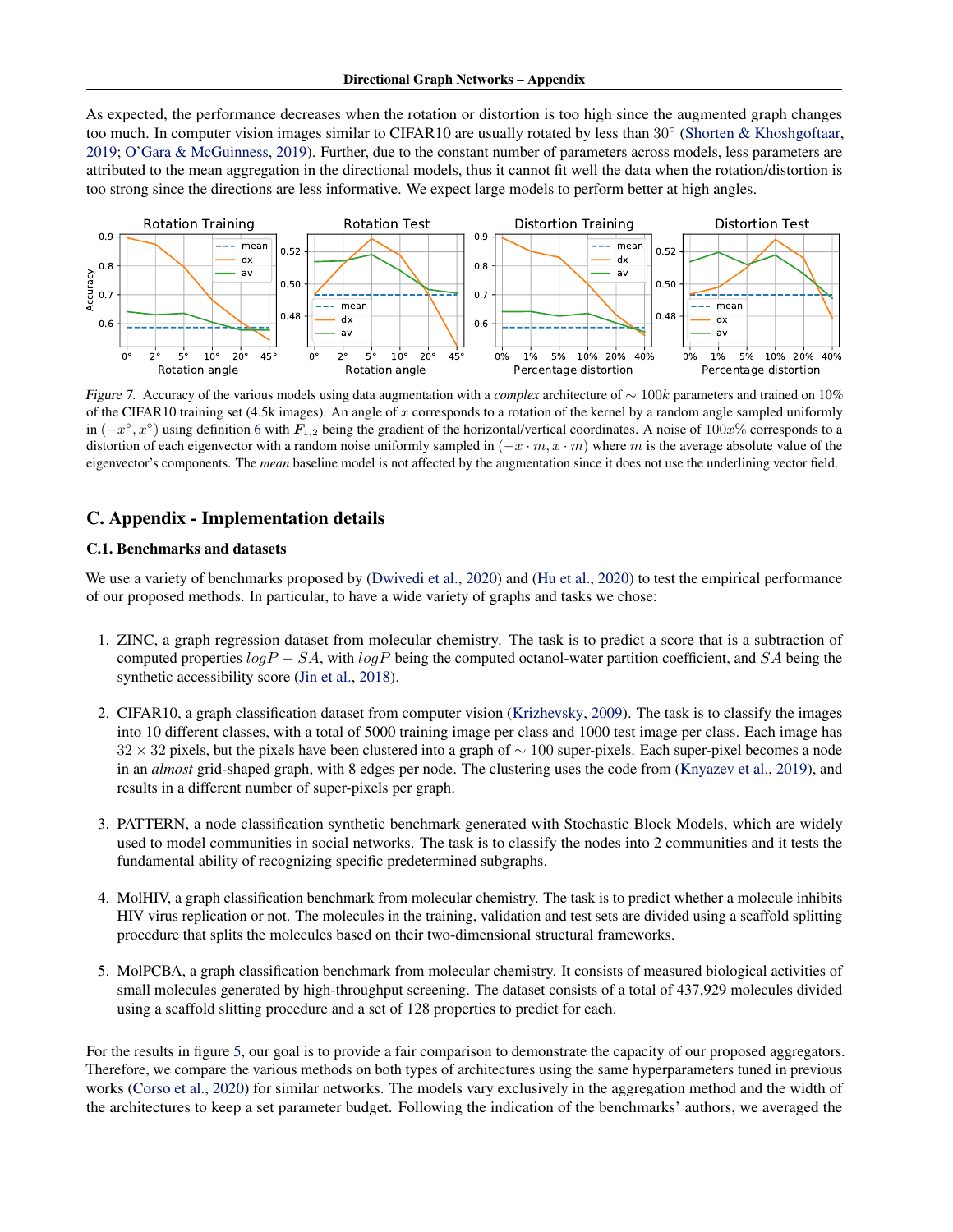performances of the models on 4 runs with different initialization seeds for the benchmarks from [Dwivedi et al.](#page--1-0) [\(2020\)](#page--1-0) (ZINC, PATTERN and CIFAR10) and 10 runs for the ones from [Hu et al.](#page--1-0) [\(2020\)](#page--1-0) (MolHIV and MolPCBA<sup>2</sup>).

For the results in figure [6,](#page--1-0) we took the fine tuned results of other models from the corresponding public leaderboards by [Dwivedi et al.](#page--1-0) [\(2020\)](#page--1-0) and [Hu et al.](#page--1-0) [\(2020\)](#page--1-0). For the DGN results we fine tuned the model taking the lowest validation loss across runs with the following hyperparameters (you can also find the fine tuned commands in the documentation of the [code repository\)](https://anonymous.4open.science/r/DGN/):

- 1. ZINC: weight decay ∈ {1 · 10<sup>-5</sup>, 10<sup>-6</sup>, 3 · 10<sup>-7</sup>}, aggregators ∈ {(mean, avg<sub>1</sub>), (mean, dx<sub>1</sub>), (mean, av<sub>1</sub>, dx<sub>1</sub>),  $(mean, min, max, av_1), (mean, min, max, dx_1)$
- 2. CIFAR10: weight decay ∈ {3 · 10<sup>-6</sup>}, dropout ∈ {0.1, 0.3}, aggregators ∈ {(mean, av<sub>1</sub>, av<sub>2</sub>), (mean, dx<sub>1</sub>, dx<sub>2</sub>),  $(mean, dx_1, dx_2, av_1, av_2), (mean, max, min, dx_1, dx_2), (mean, max, min, av_1, av_2)$
- 3. PATTERN: weight decay ∈ {0,10<sup>-8</sup>}, architecture ∈ {simple, complex}, aggregators ∈ {(mean, av<sub>1</sub>),  ${mean, dx_1}, {mean, av_1, dx_1}$
- 4. MolHIV: aggregators  $\in \{(\text{mean}, dx_1), (\text{mean}, av_1), (\text{mean}, dx_1, av_1), (\text{mean}, max, dx_1), (\text{mean}, max, dx_1, av_1), (\text{mean}, max, dx_1, av_1)\}$  ${mean, max, min, av_1, dx_1}$ , dropout  $\in \{0.1, 0.3, 0.5\}$ ,  $L \in \{4, 6\}$
- 5. for MolPCBA, given we did not start from any previously tuned architecture, we performed a line search with the following hyperparameters: mix of aggregators  $\in \{mean, max, min, sum, dx_1, dx_2, av_1, av_2\}$ , dropout  $\in \{0.1, 0.2, 0.3, 0.4\}, \ L \in \{4, 6, 8\}, \text{ weight decay } \in \{10^{-7}, 10^{-6}, 3 \cdot 10^{-6}, 10^{-5}, 3 \cdot 10^{-5}\}, \text{ batch size } \in \{10^{-7}, 10^{-7}, 10^{-6}, 3 \cdot 10^{-5}, 10^{-5}, 3 \cdot 10^{-5}\}.$ {128.512.2048, 3072}, learning rate ∈ {10<sup>-2</sup>, 10<sup>-3</sup>, 5·10<sup>-4</sup>, 2·10<sup>-4</sup>}, learning rate patience ∈ {4, 6, 8}, learning rate reduce factor  $\in \{0.5, 0.8\}$ , architecture type  $\in \{simple, complex, towers\}$ , edge features dimension  $\in \{0, 8, 16, 32\}$

In CIFAR10 it is impossible to numerically compute a deterministic vector field with eigenvectors due to the multiplicity of  $\lambda_1$  being greater than 1. This is caused by the symmetry of the square image, and is extremely rare in real-world graphs. Therefore, we used as underlying vector field the gradient of the coordinates of the image. Note that these directions are provided in the nodes' features in the dataset and available to all models, that they are co-linear to the eigenvectors of the grid as per lemma [D.1,](#page-8-0) and that they mimic the inductive bias in CNNs.

## C.2. Implementation and computational complexity

Unlike several more expressive graph networks [\(Kondor et al.,](#page--1-0) [2018;](#page--1-0) [Maron et al.,](#page--1-0) [2018\)](#page--1-0), our method does not require a computational complexity superlinear with the size of the graph. The calculation of the first  $k$  eigenvectors during pretraining, done using Lanczos method [\(Lanczos,](#page--1-0) [1950\)](#page--1-0) and the sparse module of Scipy, has a time complexity of  $O(Ek)$ where E is the number of edges. During training the complexity is equivalent to a m-aggregator GNN  $O(Em)$  [\(Corso et al.,](#page--1-0) [2020\)](#page--1-0) for the aggregation and  $O(Nm)$  for the MLP.

To all the architectures we added residual connections [\(He et al.,](#page--1-0) [2016\)](#page--1-0), batch normalization [\(Ioffe & Szegedy,](#page--1-0) [2015\)](#page--1-0) and graph size normalization [\(Dwivedi et al.,](#page--1-0) [2020\)](#page--1-0).

For some of the datasets with non-regular graphs, we combine the various aggregators with logarithmic degree-scalers as in [\(Corso et al.,](#page--1-0) [2020\)](#page--1-0).

An important thing to note is that, for dynamic graphs, the eigenvectors need to be re-computed dynamically with the changing edges. Fortunately, there are random walk based algorithms that can estimate  $\phi_1$  quickly, especially for small changes to the graph [\(Doshi & Eun,](#page--1-0) [2000\)](#page--1-0). In the current empirical results, we do not work with dynamic graphs.

To evaluate the difficulty of computing the eigenvectors on very large graphs, we decided to load the COLLAB dataset comprising of a single graph with 235k nodes and 2.35M edges [\(Dwivedi et al.,](#page--1-0) [2020\)](#page--1-0). Computing it's first 6 eigenvectors using the scipy *eigsh* function with machine precision took 25.5 minutes on an Intel® Xeon® CPU @ 2.20GHz. This is acceptable, knowing that a general training time can take hours, and that the result can be cached and reused during debugging and hyper-parameter optimization.

<sup>&</sup>lt;sup>2</sup> For MolPCBA, due to the computational cost of running models in the large dataset and the relatively low variance, we only used 1 run for the results in figure [5,](#page--1-0) but 10 runs in those for figure [6](#page--1-0)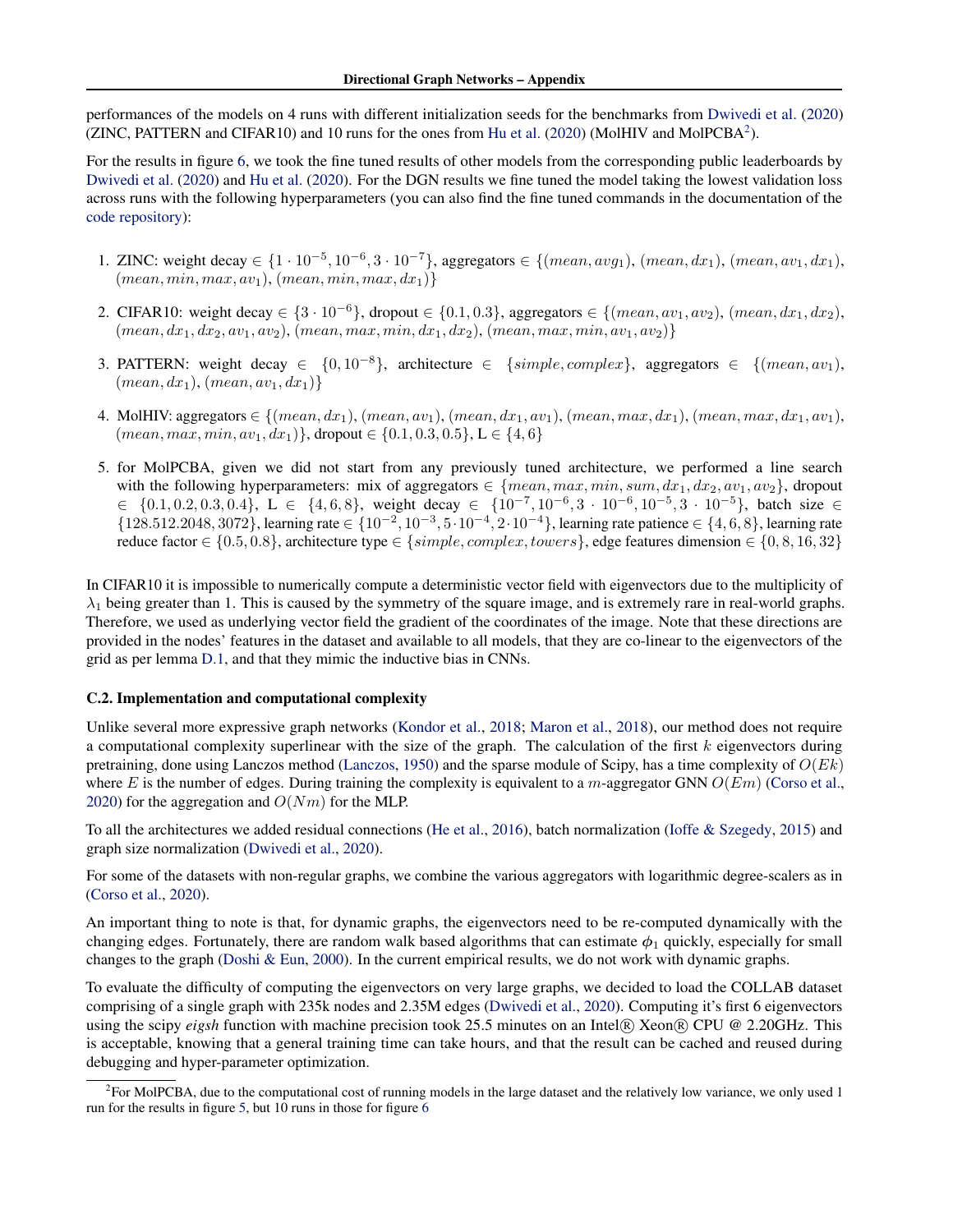## C.3. Running time

The precomputation of the first four eigenvectors for all the graphs in the datasets takes 38s for ZINC, 96s for PATTERN and 120s for MolHIV on CPU. Table 1 shows the average running time on GPU for all the various model from figure [5.](#page--1-0) On average, the epoch running time is 15% slower for the DGN compared to the mean aggregation, but a faster convergence for DGN means that the total training time is on average 2% faster for DGN.

Table 1. Average running time for the non-fine tuned models from figure [5.](#page--1-0) Each entry represents average time per epoch / average total training time. For the first four datasets, each of the models has a parameter budget ∼ 100k and was run on a Tesla T4 (15GB GPU). The *avg increase* row is the average of the relative running time of all rows compared to the *mean* row, with a negative value meaning a faster running time.

|                             |                | <b>PATTERN</b> |                  |                |                |                  |  |
|-----------------------------|----------------|----------------|------------------|----------------|----------------|------------------|--|
| <b>Aggregators</b>          | <b>Simple</b>  | <b>Complex</b> | <b>Complex-E</b> | <b>Simple</b>  |                | <b>Complex</b>   |  |
| mean                        | 3.29s/1505s    | 3.58s/1584s    | 3.56s/1654s      |                | 153.1s/10154s  | 117.8s/9031s     |  |
| mean $dx_1$                 | 3.86s/1122s    | 3.77s/1278s    | 4.22s/1371s      |                | 144.9s/8109s   | 127.2s/8417s     |  |
| mean $dx_1$ $dx_2$          | 4.23s/1360s    | 4.55s/1560s    | 4.63s/1680s      |                | 153.3s/8057s   | 167.9s/9326s     |  |
| mean $av_1$                 | 3.68s/1297s    | 3.84s/1398s    | 3.92s/1272s      |                | 128.0s/8680s   | 88.1s/7456s      |  |
| mean $av_1$ av <sub>2</sub> | 3.95s/1432s    | 4.03s/1596s    | 4.07s/1721s      |                | 134.2s/8115s   | 170.4s/11114s    |  |
| mean $dx_1$ av <sub>1</sub> | 3.89s/1079s    | 4.09s/1242s    | 4.58s/1510s      |                | 118.6s/6221s   | 144.2s/9112s     |  |
| avg increase                | $+19\% - 16\%$ | $+13\%/11\%$   | $+20\%$ /-9%     | $-11\% - 23\%$ |                | $+18\%/+1\%$     |  |
|                             |                |                |                  |                |                |                  |  |
|                             | <b>CIFAR10</b> |                | <b>MolHIV</b>    |                | <b>MolPCBA</b> |                  |  |
| <b>Aggregators</b>          | <b>Simple</b>  | Complex        | <b>Simple</b>    |                | Complex        | <b>Complex-E</b> |  |
| mean                        | 83.6s/10526s   | 78.7s/10900s   | 11.4s/2189s      |                | 279s/30128s    | 356s/38126s      |  |
| mean $dx_1$                 |                |                | 12.6s/2348s      |                | 304s/34129s    | 461s/43419s      |  |
| mean $dx_1$ $dx_2$          | 98.4s/8405s    | 100.9s/5191s   | 14.1s/2345s      |                | 314s/36581s    | 334s/38363s      |  |
| mean $av_1$                 |                |                | 12.2s/2177s      |                | 297s/30316s    | 436s/54545s      |  |
| mean $av_1$ av              | 117.1s/12834s  | 89.5s/14481s   | 13.9s/2150s      |                | 315s/42297s    | 333s/36641s      |  |

## C.4. Eigenvector multiplicity

The possibility to define equivariant directions using the low-frequency Laplacian eigenvectors is subject to the uniqueness of those vectors. When the dimension of the eigenspaces associated with the lowest eigenvalues is 1, the eigenvectors are defined up to a constant factor. In section [2.5,](#page--1-0) we propose the use of unit vector normalization and an absolute value to eliminate the scale and sign ambiguity. When the dimension of those eigenspaces is greater than 1, it is not possible to define equivariant directions using the eigenvectors.

mean dx<sub>1</sub> av<sub>1</sub> | 14.0s/2070s | 326s/37523s 461s/59109s avg increase  $+29\%/+1\% +21\%/-10\% +17\%/+1\% +12\%/+20\% +14\%/+22\%$ 

Fortunately, it is very rare for the Laplacian matrix to have repeated eigenvalues in real-world datasets. We validate this claim by looking at ZINC and PATTERN datasets where we found no graphs with repeated Fiedler vector and only one graph out of 26k with multiplicity of the second eigenvector greater than 1.

When facing a graph that presents repeated Laplacian eigenvalues, we propose to randomly shuffle, during training time, different eigenvectors randomly sampled in the eigenspace. This technique will act as a data augmentation of the graph during training time allowing the network to train with multiple directions at the same time.

## D. Appendix - Mathematical proofs

## D.1. Proof for theorem [2.1](#page--1-0) [\(Directional smoothing\)](#page--1-0)

The operation  $y = B_{av}x$  is the directional average of x, in the sense that  $y_u$  is the mean of  $x_v$ , weighted by the direction and amplitude of F.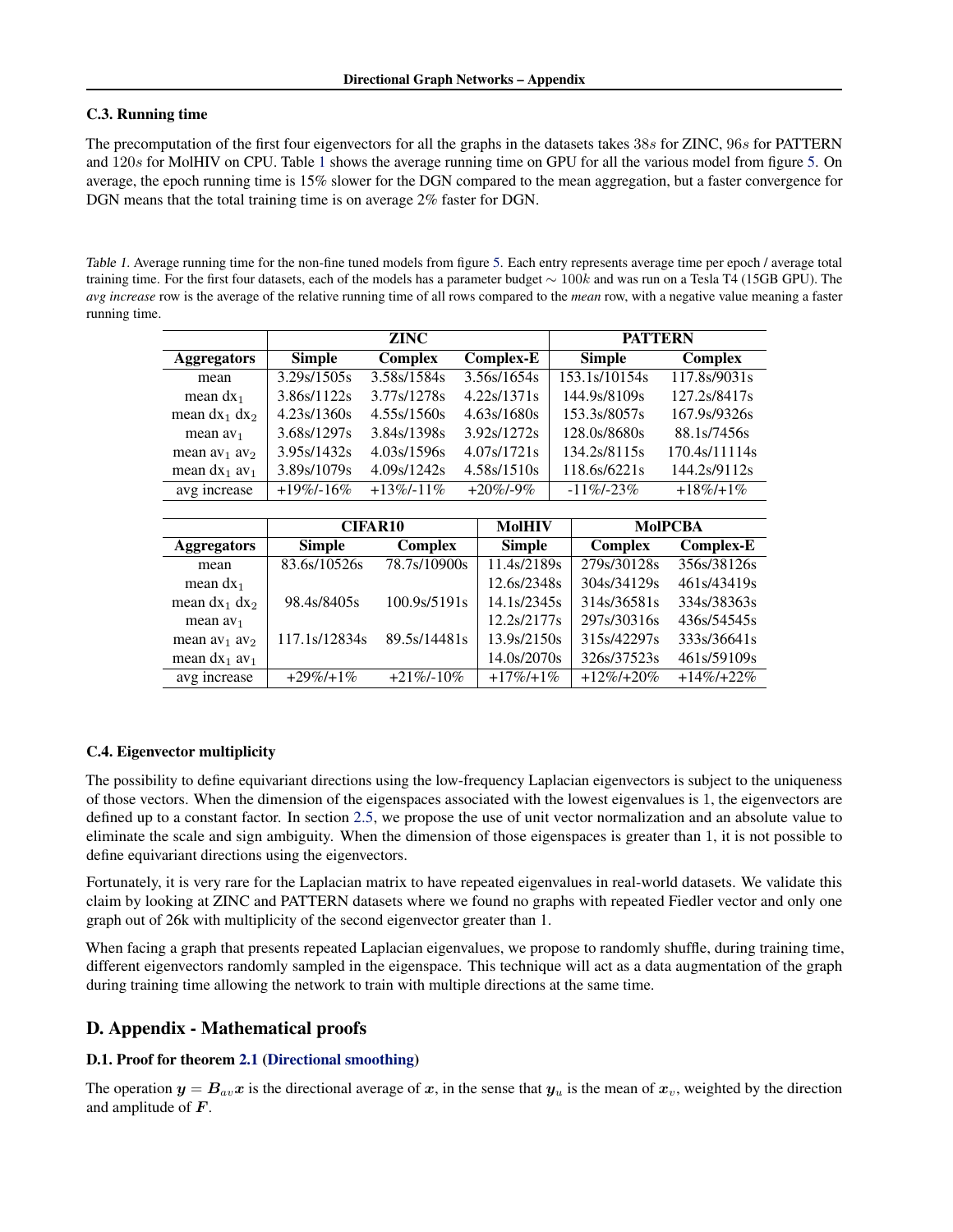<span id="page-7-0"></span>*Proof.* This should be a simple proof, that if we want a weighted average of our neighbours, we simply need to multiply the weights by each neighbour, and divide by the sum of the weights. Of course, the weights should be positive.

 $\Box$ 

## D.2. Proof for theorem [2.2](#page--1-0) [\(Directional derivative\)](#page--1-0)

Suppose  $\hat{F}$  have rows of unit  $L^1$  norm. The operation  $y = B_{dx}(\hat{F})x$  is the centered directional derivative of x in the direction of  $F$ , in the sense of equation [4,](#page--1-0) i.e.

$$
\boldsymbol{y} = D_{\hat{\boldsymbol{F}}}\boldsymbol{x} = \Big(\hat{\boldsymbol{F}} - \text{diag}\Big(\sum_j\hat{\boldsymbol{F}}_{:,j}\Big)\Big)\boldsymbol{x}
$$

*Proof.* Since F rows have unit  $L^1$  norm,  $\hat{F} = F$ . The *i*-th coordinate of the vector  $(F - \text{diag}\left(\sum_j F_{:,j}\right))x$  is

$$
\left(\boldsymbol{F}\boldsymbol{x} - \text{diag}\left(\sum_{j}\boldsymbol{F}\right)\boldsymbol{x}\right)_{i} = \sum_{j} \boldsymbol{F}_{i,j}\boldsymbol{x}(j) - \left(\sum_{j}\boldsymbol{F}_{i,j}\right)\boldsymbol{x}(i) \\
= \sum_{j:(i,j)\in E} (\boldsymbol{x}(j) - \boldsymbol{x}(i))\boldsymbol{F}_{i,j} \\
= D_{\boldsymbol{F}} \boldsymbol{x}(i)
$$

### D.3. Proof of theorem [2.3](#page--1-0) [\(Gradient steps reduce diffusion distance\)](#page--1-0)

Let x, y be nodes such that  $\phi_1(x) < \phi_1(y)$ . Let x' be the node obtained from x by taking one step in the direction of  $\nabla \phi_1$ , then there is a constant C such that for  $C \leq t$  we have

$$
d_t(x',y) < d_t(x,y).
$$

With the reduction in distance being proportional to  $e^{-\lambda_1}$ .

Recall that  $p_k(x, y) = (D^{-1}A)_{x,y}^k$  is the discrete heat kernel at step  $k$ ,  $q_t(x, y) = \sum_{k \geq 0} \frac{e^{-t}t^k}{k!}$  $\frac{v_t}{k!} p_k(x, y)$  is the continuous heat kernel at time t. In [\(Barlow,](#page--1-0) [2017\)](#page--1-0), it is shown that the continuous heat kernel is computed by  $q_t(x, y) = e^{-tL_{norm}}$ . Following [\(Coifman & Lafon,](#page--1-0) [2006\)](#page--1-0) we can diagonalise  $q_t$  to get the identity

$$
d_t(x,y) = \left(\sum_{i=1}^{n-1} e^{-2t\lambda_i} \left(\phi_i(x) - \phi_i(y)\right)^2\right)^{\frac{1}{2}}
$$
(23)

The inequality  $d_t(x', y) < d_t(x, y)$  is equivalent to

$$
\sum_{i=2}^{n-1} e^{-2t\lambda_i} \left( \left( \phi_i(x') - \phi_i(y) \right)^2 - \left( \phi_i(x) - \phi_i(y) \right)^2 \right) < e^{-2t\lambda_1} \left( \left( \phi_1(x) - \phi_1(y) \right)^2 - \left( \phi_1(x') - \phi_1(y) \right)^2 \right) \tag{24}
$$

The term on the left is bounded above by

$$
\sum_{i=2}^{n-1} e^{-2t\lambda_i} \left| \left( \phi_i(x') - \phi_i(y) \right)^2 - \left( \phi_i(x) - \phi_i(y) \right)^2 \right|
$$

and this last term is in turn bounded above by

$$
e^{-2t\lambda_2}\sum_{i=2}^{n-1}\left|\left(\phi_i(x')-\phi_i(y)\right)^2-\left(\phi_i(x)-\phi_i(y)\right)^2\right|
$$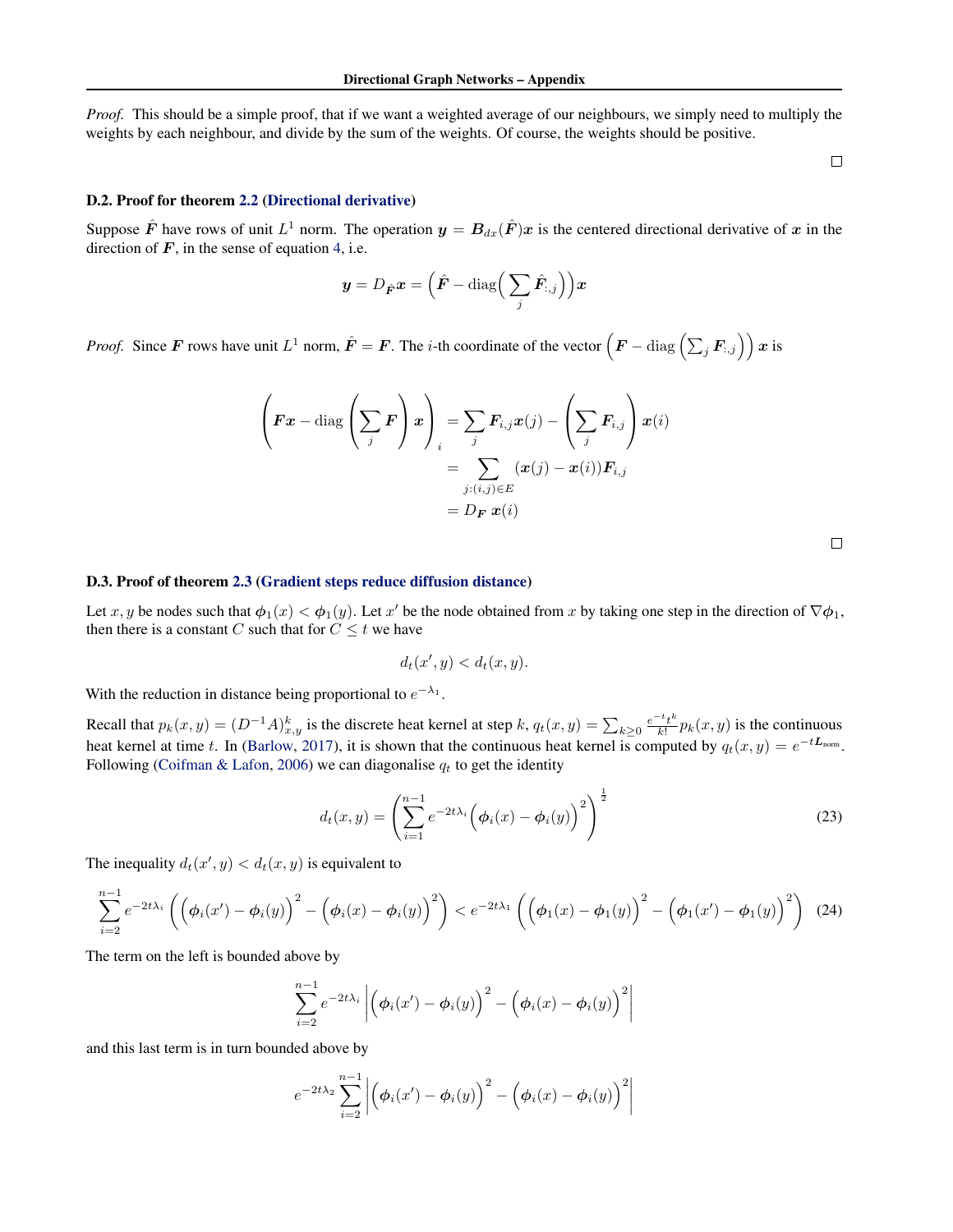<span id="page-8-0"></span>Inequality [24](#page-7-0) will then hold if

$$
e^{-2t\lambda_2}\sum_{i=2}^{n-1}\left|\left(\phi_i(x')-\phi_i(y)\right)^2-\left(\phi_i(x)-\phi_i(y)\right)^2\right|< e^{-2t\lambda_1}\left(\left(\phi_1(x)-\phi_1(y)\right)^2-\left(\phi_1(x')-\phi_1(y)\right)^2\right)
$$

and this is equivalent to

$$
\frac{1}{2(\lambda_1-\lambda_2)}\log\left(\frac{\left(\left(\phi_1(x)-\phi_1(y)\right)^2-\left(\phi_1(x')-\phi_1(y)\right)^2\right)}{\sum_{i=2}^{n-1}\left|\left(\phi_i(x')-\phi_i(y)\right)^2-\left(\phi_i(x)-\phi_i(y)\right)^2\right|}\right)
$$

if we take t to be larger than the term on the left the inequality we get  $d_t(x', y) < d_t(x, y)$ .

The constant C in the statement is the constant on the left side of the inequality. It is also interesting to note that C is expected to be positive since the term  $\lambda_1 - \lambda_2$  is negative and the argument of the log will most likely be < 1.

### D.4. Proof for Lemma D.1 (Cosine eigenvectors)

Consider the lattice graph  $\Gamma$  of size  $N_1 \times N_2 \times ... \times N_n$ , that has vertices  $\prod_{i=1,...,n} \{1,...,N_i\}$  and the vertices  $(x_i)_{i=1,...,n}$ and  $(y_i)_{i=1,\dots,n}$  are connected by an edge iff  $|x_i - y_i| = 1$  for one index i and 0 for all other indices. Note that there are no diagonal edges in the lattice. The eigenvector of the Laplacian of the grid  $L(\Gamma)$  are given by  $\phi_j$ .

**Lemma D.1** (Cosine eigenvectors). *The Laplacian of*  $\Gamma$  *has an eigenvalue*  $2-2\cos\left(\frac{\pi}{N_i}\right)$  with the associated eigenvector  $\phi_j$ that depends only the variable in the i-th dimension and is constant in all others, with  $\phi_j=1_{N_1}\otimes 1_{N_2}\otimes...\otimes x_{1,N_i}\otimes...\otimes 1_{N_n},$ *and*  $x_{1,N_i}(j) = \cos\left(\frac{\pi j}{n} - \frac{\pi}{2n}\right)$ 

*Proof.* First, recall the well known result that the path graph on N vertices  $P_N$  has eigenvalues

$$
\lambda_k = 2 - 2\cos\left(\frac{\pi k}{n}\right)
$$

with associated eigenvector  $x_k$  with *i*-th coordinate

$$
\boldsymbol{x}_k(i) = \cos\left(\frac{\pi k i}{n} + \frac{\pi k}{2n}\right)
$$

The Cartesian product of two graphs  $G = (V_G, E_G)$  and  $H = (V_H, E_H)$  is defined as  $G \times H = (V_{G \times H}, E_{G \times H})$  with  $V_{G \times H} = V_G \times V_H$  and  $((u_1, u_2), ((v_1, v_2)) \in E_{G \times H}$  iff either  $u_1 = v_1$  and  $(u_2, v_2) \in E_H$  or  $(u_1, v_1) \in V_G$  and  $u_2 = v_2$ . It is shown in [\(Fiedler,](#page--1-0) [1973\)](#page--1-0) that if  $(\mu_i)_{i=1,\dots,m}$  and  $(\lambda_j)_{j=1,\dots,n}$  are the eigenvalues of G and H respectively, then the eigenvalues of the Cartesian product graph  $G \times H$  are  $\mu_i + \lambda_j$  for all possible eigenvalues  $\mu_i$  and  $\lambda_j$ . Also, the eigenvectors associated to the eigenvalue  $\mu_i + \lambda_j$  are  $u_i \otimes v_j$  with  $u_i$  an eigenvector of the Laplacian of G associated to the eigenvalue  $\mu_i$  and  $v_j$  an eigenvector of the Laplacian of H associated to the eigenvalue  $\lambda_j$ .

Finally, noticing that a lattice of shape  $N_1 \times N_2 \times ... \times N_n$  is really the Cartesian product of path graphs of length  $N_1$ up to  $N_n$ , we conclude that there are eigenvalues  $2-2\cos\left(\frac{\pi}{N_i}\right)$ . Denoting by  $\mathbf{1}_{N_j}$  the vector in  $\mathbb{R}^{N_j}$  with only ones as coordinates, then the eigenvector associated to the eigenvalue  $2 - 2 \cos\left(\frac{\pi}{N_i}\right)$  is

$$
\mathbf{1}_{N_1} \otimes \mathbf{1}_{N_2} \otimes ... \otimes \bm{x}_{1,N_i} \otimes ... \otimes \mathbf{1}_{N_n}
$$

where  $x_{1,N_i}$  is the eigenvector of the Laplacian of  $P_{N_i}$  associated to its first non-zero eigenvalue.  $2-2\cos\left(\frac{\pi}{N_i}\right)$ .  $\Box$ 

## D.5. Radius 1 convolution kernels in a grid

In this section we show any radius 1 convolution kernel can be obtained as a linear combination of the  $B_{dx}(\nabla \phi_i)$  and  $B_{av}(\nabla \phi_i)$  matrices for the right choice of Laplacian eigenvectors  $\phi_i$ . First we show this can be done for 1-d convolution kernels.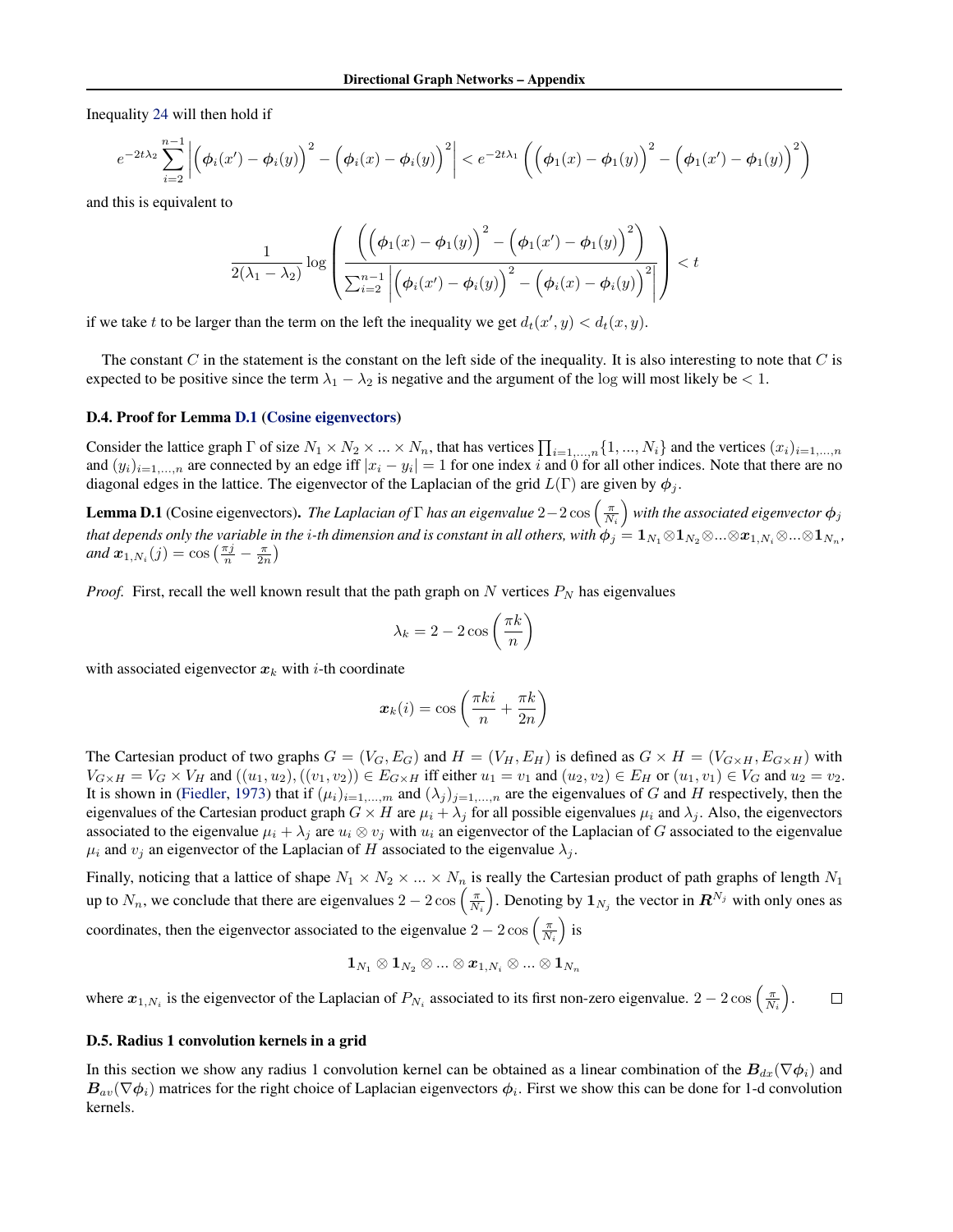<span id="page-9-0"></span>**Theorem D.2.** On a path graph, any 1D convolution kernel of size 3 k is a linear combination of the aggregators  $B_{av}$ ,  $B_{dx}$ *and the identity* I*.*

*Proof.* Recall from the previous proof that the first non zero eigenvalue of the path graph  $P_N$  has associated eigenvector  $\phi_1(i) = \cos(\frac{\pi i}{N} - \frac{\pi}{2N})$ . Since this is a monotone decreasing function in *i*, the *i*-th row of  $\nabla \phi_1$  will be

$$
(0, ..., 0, s_{i-1}, 0, -s_{i+1}, 0, ..., 0)
$$

with  $s_{i-1}$  and  $s_{i+1} > 0$ . We are trying to solve

$$
(a\mathbf{B}_{av} + b\mathbf{B}_{dx} + c\mathbf{Id})_{i,:} = (0, ..., 0, x, y, z, 0, ..., 0)
$$

with  $x, y, z$ , in positions  $i - 1$ , i and  $i + 1$ . This simplifies to solving

$$
a \frac{1}{\|s\|_{L^1}} |s| + b \frac{1}{\|s\|_{L^2}} s + c(0, 1, 0) = (x, y, z)
$$

with  $s = (s_{i-1}, 0, -s_{i+1})$ , which always has a solution because  $s_{i-1}, s_{i+1} > 0$ .

Theorem D.3 (Generalization radius-1 convolutional kernel in a grid). *Let* Γ *be the* n*-dimensional lattice as above and let* φ<sup>j</sup> *be the eigenvectors of the Laplacian of the lattice as in theorem [D.1.](#page-8-0) Then any radius 1 kernel* k *on* Γ *is a linear combination of the aggregators*  $B_{av}(\phi_i)$ ,  $B_{dx}(\phi_i)$  and **I**.

*Proof.* This is a direct consequence of D.2 obtained by adding n 1-dimensional kernels, with each kernel being in a different axis of the grid as per Lemma [D.1.](#page-8-0) See figure [4](#page--1-0) for a visual example in 2D.

 $\Box$ 

 $\Box$ 

## **D.6. Proof for theorem [2.4](#page--1-0) (Generalization radius-** $R$  [convolutional kernel in a lattice\)](#page--1-0)

For an *n*-dimensional lattice, any convolutional kernel of radius R can be realized by a linear combination of directional aggregation matrices and their compositions.

*Proof.* For clarity, we first do the 2 dimensional case for a radius 2, then extended to the general case. Let k be the radius 2 kernel on a grid represented by the matrix

$$
\boldsymbol{a}_{5\times 5} = \begin{pmatrix} 0 & 0 & a_{-2,0} & 0 & 0 \\ 0 & a_{-1,-1} & a_{-1,0} & a_{-1,1} & 0 \\ a_{0,-2} & a_{0,-1} & a_{0,0} & a_{0,1} & a_{0,2} \\ 0 & a_{1,-1} & a_{1,0} & a_{1,1} & 0 \\ 0 & 0 & a_{2,0} & 0 & 0 \end{pmatrix}
$$

since we supposed the  $N_1 \times N_2$  grid was such that  $N_1 > N_2$ , by theorem [D.1,](#page-8-0) we have that  $\phi_1$  is depending only in the first variable  $x_1$  and is monotone in  $x_1$ . Recall from [D.1](#page-8-0) that

$$
\phi_1(i) = \cos\left(\frac{\pi i}{N_1} + \frac{\pi}{2N_1}\right)
$$

The vector  $\frac{N_1}{\pi} \nabla \arccos(\phi_1)$  will be denoted by  $F_1$  in the rest. Notice all entries of  $F_1$  are 0 or  $\pm 1$ . Denote by  $F_2$  the gradient vector  $\frac{N_2}{\pi} \nabla \arccos(\phi_k)$  where  $\phi_k$  is the eigenvector given by theorem [D.1](#page-8-0) that is depending only in the second variable  $x_2$  and is monotone in  $x_1$  and recall

$$
\phi_k(i) = \cos\left(\frac{\pi i}{N_2} + \frac{\pi}{2N_2}\right)
$$

For a matrix B, let  $B^{\pm}$  the positive/negative parts of B, ie matrices with positive entries such that  $B = B^+ - B^-$ . Let  $B_{r1}$  be a matrix representing the radius 1 kernel with weights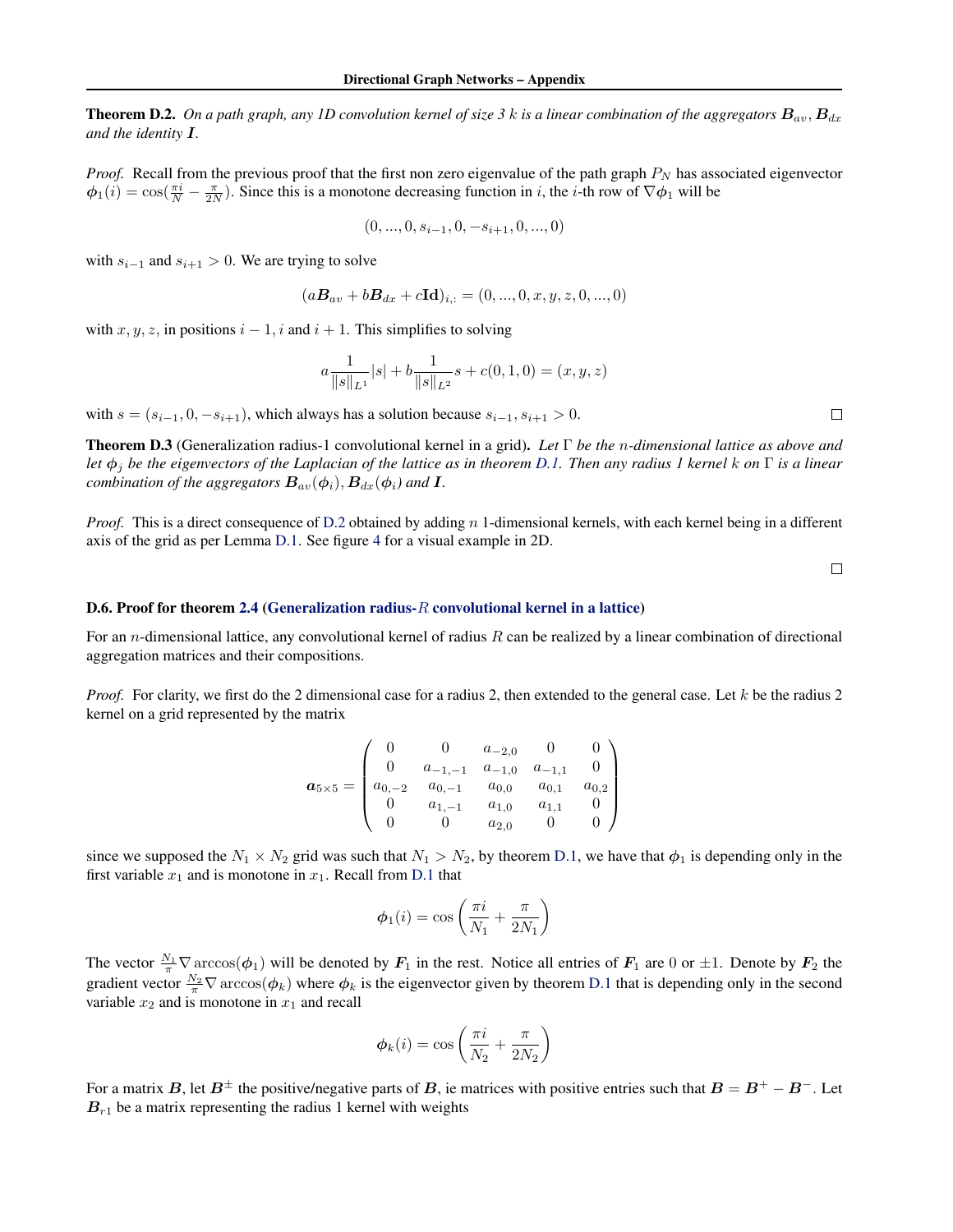$$
\boldsymbol{a}_{3\times3} = \begin{pmatrix} 0 & a_{-1,0} & 0 \\ a_{0,-1} & a_{0,0} & a_{0,1} \\ 0 & a_{1,0} & 0 \end{pmatrix}
$$

The matrix  $B_{r1}$  can be obtained by theorem [D.3.](#page-9-0) Then the radius 2 kernel k is defined by all the possible combinations of 2 positive/negative steps, plus the initial radius-1 kernel.

$$
B_{r2} = \sum_{\substack{-2 \leq i,j \leq 2 \\ |i|+|j|=2}} \underbrace{\left(a_{i,j} (\boldsymbol{F}_{1}^{sgn(i)})^{|i|} (\boldsymbol{F}_{2}^{sgn(j)})^{|j|}\right)}_{\text{Any combination of 2 steps}} + \underbrace{B_{r1}}_{\text{all possible single-steps}}
$$

with sgn the sign function  $sgn(i) = +$  if  $i \ge 0$  and  $-$  if  $i < 0$ . The matrix  $B_{r2}$  then realises the kernel  $a_{5 \times 5}$ .

We can further extend the above construction to N dimension grids and radius R kernels  $k$ 



with  $F_j = \frac{N_j}{\pi} \nabla \arccos \phi_j$ ,  $\phi_j$  the eigenvector with lowest eigenvalue only dependent on the j-th variable and given in theorem [D.1](#page-8-0) and  $\Pi$  is the matrix multiplication. V represents all the choices of walk  $\{v_1, v_2, ..., v_n\}$  in the direction of the fields  $\{F_1, F_2, ..., F_n\}$ . For example,  $V = \{3, 1, 0, -2\}$  has a radius  $R = 6$ , with 3 steps *forward* of  $F_1$ , 1 step *forward* of  $\mathbf{F}_2$ , and 2 steps *backward* of  $\mathbf{F}_4$ .

 $\Box$ 

#### D.7. Proof for theorem [2.5](#page--1-0) [\(Comparison with 1-WL test\)](#page--1-0)

DGNs using the *mean* aggregator, any directional aggregator of the first Laplacian eigenvector and injective degree-scalers are strictly more powerful than the 1-WL test.

*Proof.* We will show that (1) DGNs are at least as powerful as the 1-WL test and (2) there is a pair of graphs which are not distinguishable by the 1-WL test which DGNs can discriminate.

Since the DGNs include the mean aggregator combined with at least an injective degree-scaler, [\(Corso et al.,](#page--1-0) [2020\)](#page--1-0) show that the resulting architecture is at least as powerful as the 1-WL test.